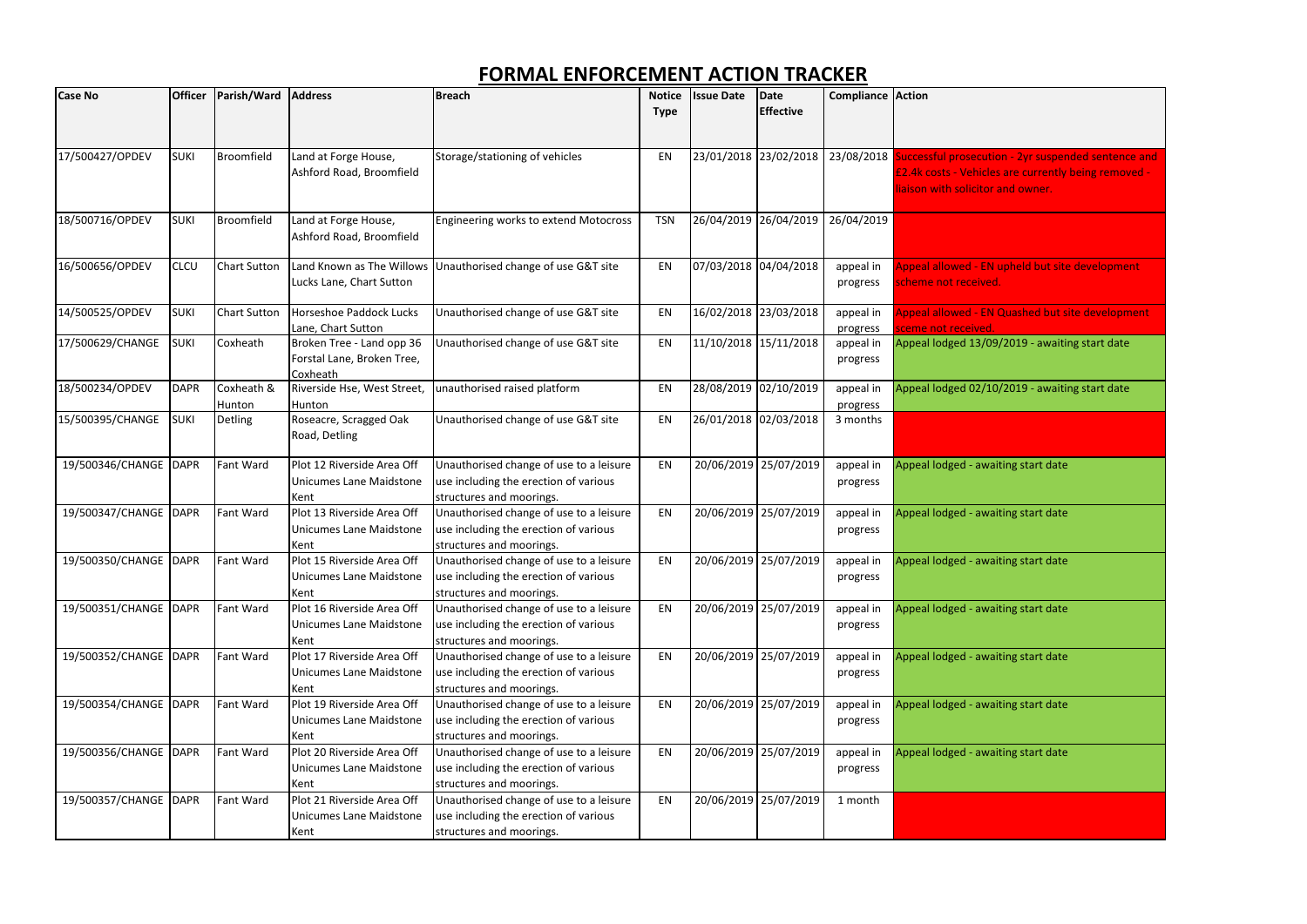| <b>Case No</b>        | <b>Officer</b> | Parish/Ward      | <b>Address</b>                      | <b>Breach</b>                                                       | <b>Notice</b> | <b>Issue Date</b>     | Date                  | <b>Compliance Action</b> |                                                              |
|-----------------------|----------------|------------------|-------------------------------------|---------------------------------------------------------------------|---------------|-----------------------|-----------------------|--------------------------|--------------------------------------------------------------|
|                       |                |                  |                                     |                                                                     | <b>Type</b>   |                       | <b>Effective</b>      |                          |                                                              |
|                       |                |                  |                                     |                                                                     |               |                       |                       |                          |                                                              |
| 19/500361/CHANGE DAPR |                | Fant Ward        | Plot 24 Riverside Area Off          | Unauthorised change of use to a leisure                             | EN            |                       | 20/06/2019 25/07/2019 | appeal in                | Appeal lodged - awaiting start date                          |
|                       |                |                  | <b>Unicumes Lane Maidstone</b>      | use including the erection of various                               |               |                       |                       | progress                 |                                                              |
|                       |                |                  | Kent                                | structures and moorings.                                            |               |                       |                       |                          |                                                              |
| 19/500366/CHANGE DAPR |                | Fant Ward        | Plot 26 Riverside Area Off          | Unauthorised change of use to a leisure                             | EN            |                       | 20/06/2019 25/07/2019 | appeal in                | Appeal lodged - awaiting start date                          |
|                       |                |                  | Unicumes Lane Maidstone             | use including the erection of various                               |               |                       |                       | progress                 |                                                              |
|                       |                |                  | Kent                                | structures and moorings.                                            |               |                       |                       |                          |                                                              |
| 19/500367/CHANGE DAPR |                | Fant Ward        | Plot 27 Riverside Area Off          | Unauthorised change of use to a leisure                             | EN            |                       | 20/06/2019 25/07/2019 | appeal in                | Appeal lodged - awaiting start date                          |
|                       |                |                  | Unicumes Lane Maidstone             | use including the erection of various                               |               |                       |                       | progress                 |                                                              |
|                       |                |                  | Kent                                | structures and moorings.                                            |               |                       |                       |                          |                                                              |
| 19/500369/CHANGE DAPR |                | Fant Ward        | Plot 28 Riverside Area Off          | Unauthorised change of use to a leisure                             | EN            |                       | 20/06/2019 25/07/2019 | appeal in                | Appeal lodged - awaiting start date                          |
|                       |                |                  | Unicumes Lane Maidstone             | use including the erection of various                               |               |                       |                       | progress                 |                                                              |
|                       |                |                  | Kent                                | structures and moorings.                                            |               |                       |                       |                          |                                                              |
| 19/500370/CHANGE DAPR |                | <b>Fant Ward</b> | Plot 29 Riverside Area Off          | Unauthorised change of use to a leisure                             | EN            |                       | 20/06/2019 25/07/2019 | appeal in                | Appeal lodged - awaiting start date                          |
|                       |                |                  | Unicumes Lane Maidstone<br>Kent     | use including the erection of various                               |               |                       |                       | progress                 |                                                              |
| 19/500371/CHANGE DAPR |                | Fant Ward        | Plot 30 Riverside Area Off          | structures and moorings.<br>Unauthorised change of use to a leisure | EN            |                       | 20/06/2019 25/07/2019 | appeal in                | Appeal lodged - awaiting start date                          |
|                       |                |                  | Unicumes Lane Maidstone             | use including the erection of various                               |               |                       |                       | progress                 |                                                              |
|                       |                |                  | Kent                                | structures and moorings.                                            |               |                       |                       |                          |                                                              |
| 17/500721/CHANGE      | <b>CLCU</b>    | Harrietsham      | Stede Row, Stede Hill,              | Trees being felled, possibly clearing site                          | INJ           | 27/10/2017 27/10/2017 |                       | 27/10/2017               | Injunction remains on the land - Monitor                     |
|                       |                |                  | Harrietsham                         | for stationing of mobile homes                                      |               |                       |                       |                          |                                                              |
|                       |                |                  |                                     |                                                                     |               |                       |                       |                          |                                                              |
| 19/500330/BOC         | <b>SUKI</b>    | Harrietsham      | Chestfields, Marley Road,           | Unauthorised change of use G&T site                                 | EN            |                       | 17/09/2019 18/10/2019 | appeal in                | Appeal lodged 16/10/19- awaiting start date                  |
|                       |                |                  | Harrietsham                         |                                                                     |               |                       |                       | progress                 |                                                              |
| 16/501199/CHANGE      | <b>SUKI</b>    | Headcorn         | Land rear of The Meadows            | Expired temporay permission and                                     | EN            |                       | 16/08/2018 20/09/2018 | appeal in                | Appeal lodged 06/09/18 - awaiting start date                 |
|                       |                |                  | Lenham Road Headcorn                | expansion of G&T site                                               |               |                       |                       | progress                 |                                                              |
| 17/500611/OPDEV       | <b>CLCU</b>    | Headcorn         | Acers Place, Lenham Road            | Unauthorised change of use G&T site                                 | EN            | 04/10/2017 15/11/2017 |                       | 02/08/2019               |                                                              |
|                       |                |                  |                                     |                                                                     |               |                       |                       |                          |                                                              |
| 15/500712/OPDEV       | <b>SUKI</b>    | Headcorn         | Little Newhouse Farm, New           | Bungalow being built in garden.                                     | EN            |                       | 05/01/2018 07/02/2018 |                          | 19/05/2019 Appeal dismissed - Notice upheld, full demolition |
|                       |                |                  | House Lane, Headcorn                |                                                                     |               |                       |                       |                          | <b>required</b>                                              |
|                       |                |                  |                                     |                                                                     |               |                       |                       |                          |                                                              |
| 16/501028/CHANGE      | <b>CLCU</b>    | Headcorn         | Smiths View, Love Lane,             | Unauthorised G &T development                                       | EN            | 07/02/2018 14/03/2018 |                       |                          | Allowed on appeal - EN Quashed                               |
|                       |                |                  | Headcorn                            |                                                                     |               |                       |                       |                          |                                                              |
| 18/500101/OPDEV       | <b>CLCU</b>    | Headcorn         | Faithfield, Love Lane,              | Unauthorised change of use G&T site                                 | EN            |                       | 16/02/2018 23/03/2018 |                          | Allowed on appeal - EN Quashed                               |
| 16/501028/CHANGE      | <b>CLCU</b>    | Headcorn         | Headcorn<br>Smiths View, Love Lane, | Unauthorised G.&T development                                       | EN            | 07/02/2018 14/03/2018 |                       |                          | Allowed on appeal - EN Quashed                               |
|                       |                |                  | Headcorn                            |                                                                     |               |                       |                       |                          |                                                              |
| 18/500001/CHANGE      | <b>CLCU</b>    | Headcorn         | Smiths Cottage, Lenham              | Unauthorised siting of two additional                               | EN            |                       | 16/10/2018 20/11/2018 | appeal in                | a/w start date                                               |
|                       |                |                  | Road, Headcorn, Kent, TN27 caravans |                                                                     |               |                       |                       | progress                 |                                                              |
|                       |                |                  | 9LG                                 |                                                                     |               |                       |                       |                          |                                                              |
| 16/501147/OPDEV       | <b>SUKI</b>    | Marden           | Tanner Farm Caravan Park            | Change of use of land for                                           | EN            |                       | 17/10/2018 21/11/2018 | appeal in                | Questionaire completed - a/w start date                      |
| 16/501251/OPDEV       |                |                  | Goudhurst road Marden               | holiday/residential                                                 |               |                       |                       | progress                 |                                                              |
| 17/500291/CHANGE      |                |                  | Kent TN12 9ND                       |                                                                     |               |                       |                       |                          |                                                              |
| 16/500866/BOC         | <b>SUKI</b>    | Linton           | Little Paddocks Stilebridge         | Unauthorised siting of two additional                               | EN            |                       | 16/10/2018 20/11/2018 | appeal in                | a/w start date                                               |
|                       |                |                  | Lane                                | caravans and associated hardstanding                                |               |                       |                       | progress                 |                                                              |
|                       |                |                  | Linton Kent ME17 4DE                |                                                                     |               |                       |                       |                          |                                                              |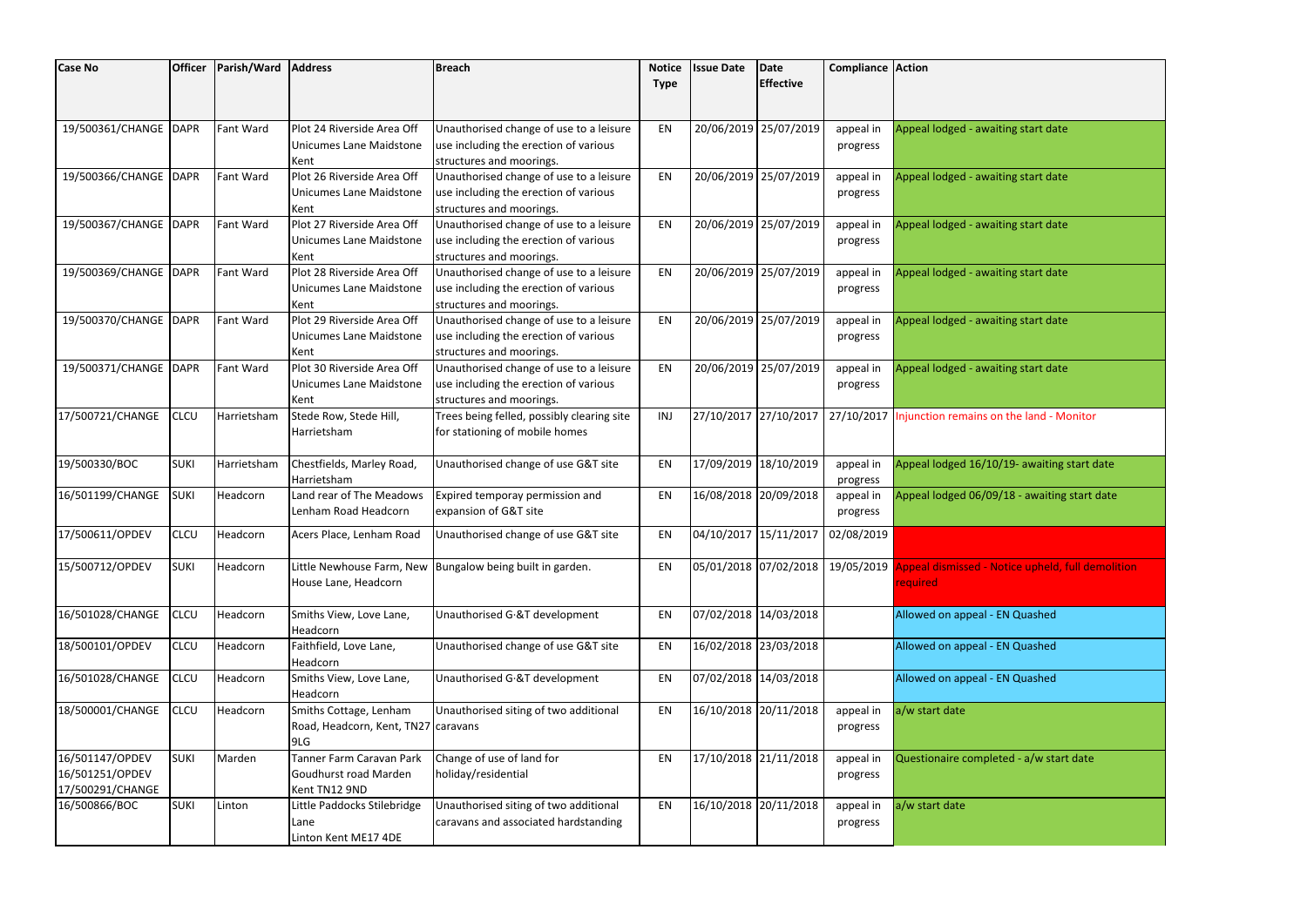| <b>Case No</b>   | <b>Officer</b> | Parish/Ward | <b>Address</b>                                                                     | <b>Breach</b>                                                                                                                                          | <b>Notice</b><br><b>Type</b> | <b>Issue Date</b>     | Date<br><b>Effective</b> | <b>Compliance Action</b> |                                                                                      |
|------------------|----------------|-------------|------------------------------------------------------------------------------------|--------------------------------------------------------------------------------------------------------------------------------------------------------|------------------------------|-----------------------|--------------------------|--------------------------|--------------------------------------------------------------------------------------|
| 17/500032/BOC    | <b>DAPR</b>    | Loose       | Filmers Farm, Salts Lane,<br>Loose, Kent, ME15 0BD                                 | Condition 2 and Condition 4 not met<br>16/500762/FULL                                                                                                  | <b>BCN</b>                   |                       | 25/07/2018 25/07/2018    | 22/08/2018               |                                                                                      |
| ENF/8320         | <b>SUKI</b>    | Marden      | Monk Lakes, Staplehurst<br>Road, Marden, Kent                                      | Unauthorised development consisting of<br>engineering, mining and building<br>operations and unauthorised COU of<br>land to recreational fishing lakes | EN                           |                       | 30/04/2008 30/04/2008    |                          | 27/05/2008 a/w planning decision                                                     |
| ENF/11798        | <b>SUKI</b>    | Marden      | Monk Lakes, Staplehurst<br>Road, Marden, Kent                                      | Erection of new dwelling in the<br>woodland                                                                                                            | EN                           |                       | 19/05/2016 23/06/2016    |                          | <b>Application to use lod</b><br><b>REFUSED. Legal advice</b>                        |
| 15/501259/BOC    | <b>SUKI</b>    | Otham       | Bramley, Otham Street,<br>Otham, ME15 8RL                                          | Extension on North Elevation not being<br>built in accordance with planning<br>permission.                                                             | EN                           | 06/11/2017 11/12/2017 |                          |                          | 16/07/2019 EN partially complied<br>with planning & conse<br>or alterations - a/w or |
| 16/500847/OPDEV  | <b>SUKI</b>    | Sandway     | Sunny Hill View Equestrian<br><b>Stables Sandway Road</b><br>Sandway Kent ME17 2LU | Stationing of two mobile homes and<br>equestrian use.                                                                                                  | EN                           |                       | 23/05/2018 27/06/2018    | 29/08/2022               | Temporary planning g                                                                 |
| 17/500529/OPDEV  | <b>CLCU</b>    | Staplehurst | Perfect Place Frittenden<br>Road Staplehurst                                       | Unauthorised change of use G&T site                                                                                                                    | EN                           |                       | 09/02/2018 09/03/2018    |                          | 30/07/2019 planning appeal allow<br>development in exces<br>end of Nov.              |
| 18/500802/BOC    | <b>DARP</b>    | Staplehurst | Hen and Dukchurst Farm,<br>Marden Road, Staplehurst,<br>Kent, TN12 OPD             | Unauthorised access                                                                                                                                    | <b>BCN</b>                   |                       | 19/02/2019 19/02/2019    |                          | 19/03/2018 Planning application a                                                    |
| 17/500911/CHANGE | <b>SUKI</b>    | Ulcombe     | Little Willows, Eastwood<br>Road, Ulcombe                                          | Unauthorised change of use G&T site                                                                                                                    | EN                           |                       |                          |                          | 07/08/2018 11/09/2018 11/12/2018 awaiting Planning app                               |
|                  |                |             |                                                                                    |                                                                                                                                                        | INJ                          |                       | 12/01/2018 12/01/2018    |                          | 12/01/2018 Injunction remains on                                                     |
| 18/500572/BOC    | CLCU           | Ulcombe     | Caravan 2 Hawthorn Farm,<br>Pye Corner, Ulcombe                                    | Unauthorised change of use G&T site                                                                                                                    | EN                           |                       | 11/10/2018 15/11/2018    | 15/05/2019               |                                                                                      |
| 19/500384/CARAVN | <b>CLCU</b>    | Ulclombe    | Land to the rear of                                                                | Unauthorised change of use G&T site.                                                                                                                   | INJ                          |                       | 21/05/2019 21/05/2019    | Ongoing                  | Injunction remains on                                                                |
|                  |                |             | Neverend Farm, Ulcombe                                                             |                                                                                                                                                        | <b>TSN</b>                   |                       |                          |                          | 07/05/2019 07/05/2019 21/05/2019 Planning appllication                               |
| 16/500815/BOC    | <b>CLCU</b>    | Yalding     | Green Tops Symonds Lane<br>Yalding                                                 | PP expired - 10/0504 for occupation of<br>the site for 3 years only.                                                                                   | EN                           |                       | 27/04/2017 01/06/2017    | 01/08/2017               |                                                                                      |
| 15/500852/OPDEV  | <b>SUKI</b>    | Yalding     | Lane, Nettlestead<br>Kent, ME18 5HN                                                | The Three Sons, Hampstead Unauthorised G & T develeopment in<br>Green Belt                                                                             | EN                           |                       | 02/10/2015 06/11/2015    |                          | 01/06/2017 EN allowed 5yr conser<br>planning applications                            |
|                  |                |             |                                                                                    |                                                                                                                                                        | INJ                          |                       | 24/07/2019 24/07/2019    | Ongoing                  | <b>Remaining part of the</b>                                                         |
| 14/500560/BOC    | <b>CLCU</b>    | Yalding     | The Stables, Wagon Lane,<br>Paddock wood, Tonbridge                                | Breach of personal occupancy condition                                                                                                                 | EN                           |                       | 03/07/2018 07/08/2018    | 07/11/2018               |                                                                                      |

Iodge as rest qtrs for manager - $\overline{\kappa}$ ice requested.  $\overline{\kappa}$ 

ied with. Pre-app advice sought  $\overline{\text{m}}$  phase refinal officer regarding rebuild  $\sim$  outcome of planning application

ng granted for 3 yrs

Unauthorised change of use EN upheld to remove  $\kappa$ cess of the permission granted by

 $\mathsf{on}$  approved.

application decision

Iound the land - Monitor

Ious 2015 2015 2016 21:05

on refused 03/10/19

nsent on part of the site. Two  $p$ ns a/w appeal start dates.

INAL 2019 24 and the site in breach of EN